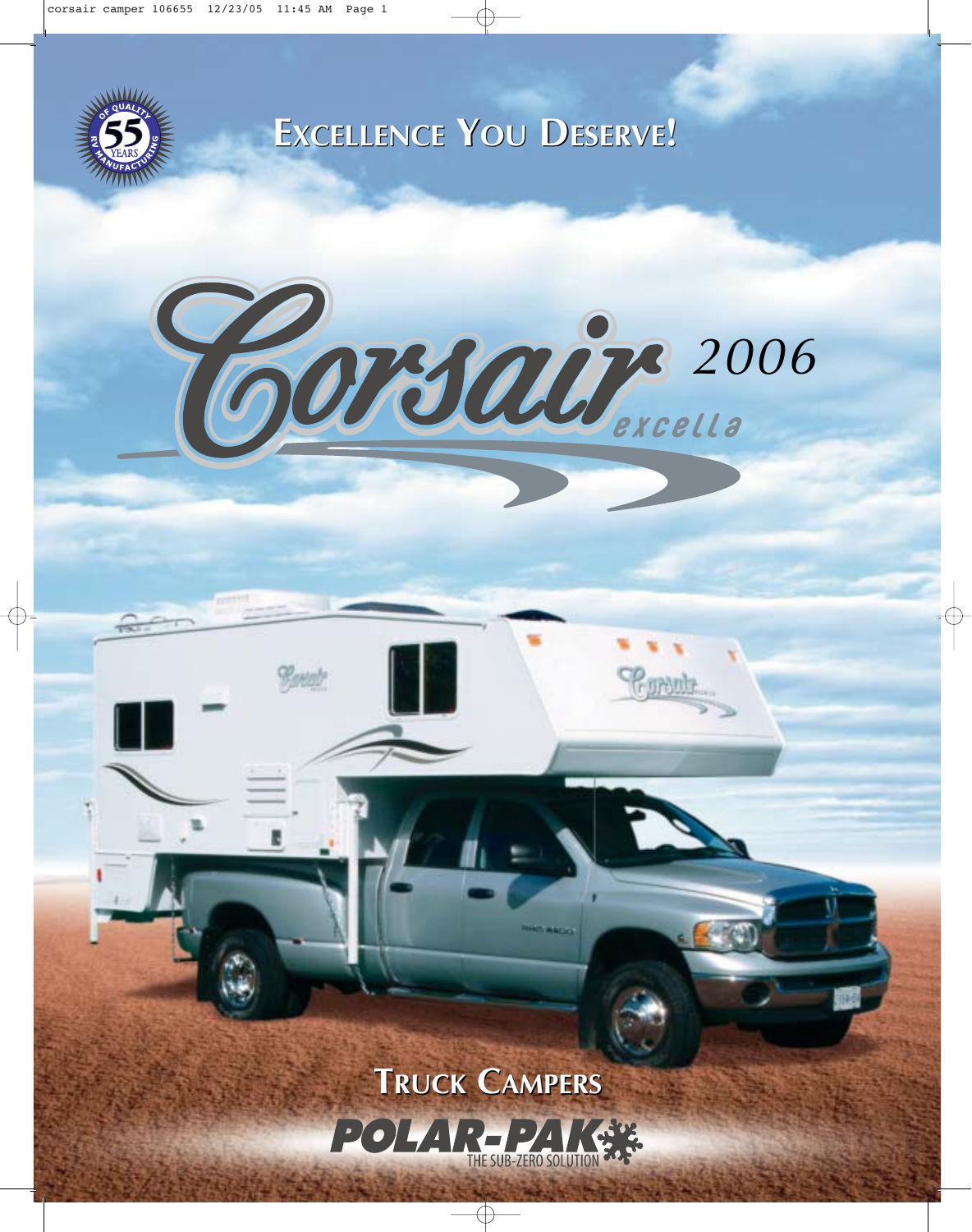corsair camper 106655 12/23/05 11:46 AM Page 2



*New for 2006 - The very spacious 100" wide body Model 1050 Slide-Out shown above in the Garden Interior with optional mirrored wardrobe in the bedroom. Check out our unique \*Polar Pak features that sets Corsair ahead of the competition for comfortable all season travel.*

# *Excella Livability Excella Livability*

*Experience the comfort and livability that Corsair offers. The new Model 1050 provides spacious bedroom access with superb headroom, a 60" x 80" residential mattress, a bathroom with a separate sit/stand shower and an expansive dinette area. The modern rear kitchen boasts a double stainless steel sink with a residential "Moen" brand faucet and quality name brand appliances. Numerous cabinets with maple doors, can storage rack and quality drawers on steel guides provide superb storage. A residential dual pane skylight with blind and superior lighting brighten the interior. Unique to Corsair are the optional solar reflective "Stormtite" double glazed thermopane windows providing cozy comfort in extreme cold or hot weather and are just one aspect of Corsair Excella's \* Polar Pak features - the best in the industry!*



*Model 1050 shown above in the Willow Interior. The bright, open kitchen provides a 180° view of the surroundings.*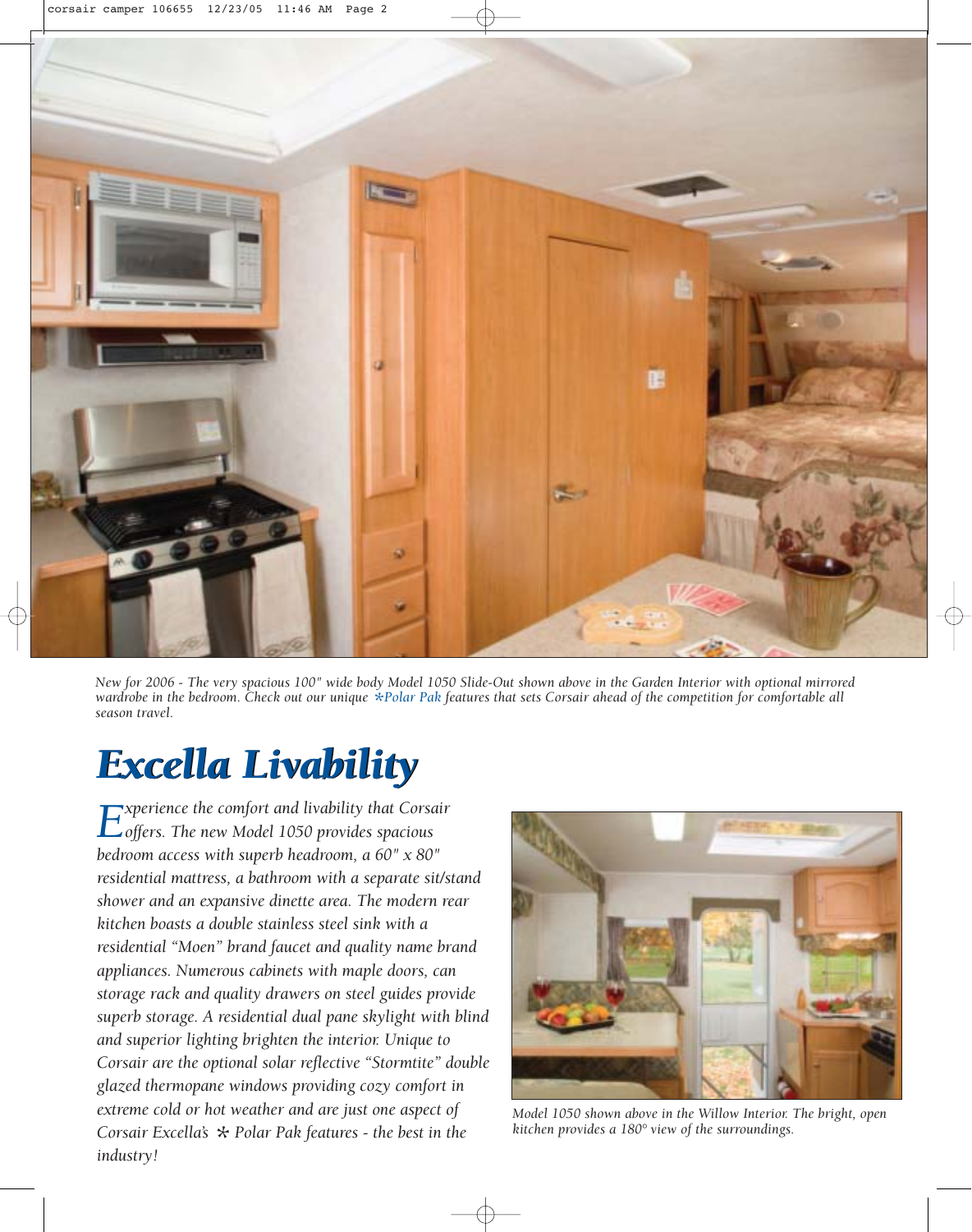

*We are General Coach*, a division of Thor Industries Inc., a western Canadian company that<br> *manufactures the well known Corsair brand of quality recreational vehicles. For over 55*<br>
we are the well as a highly reference *years we have been consumer established as builders of high value, superior quality RV's with proven high resale value.*

*Because we are a limited capacity production company we do not mass produce our products allowing us to ensure strict quality control standards which, in turn, ensures your comfort and satisfaction. Residential quality components and residential style construction techniques are utilized by skilled, conscientious, long term employees dedicated to quality workmanship.*

*Corsair by General Coach is designed for recreational use in western Canadian climate and conditions with standard features second to none. Your peace of mind with your purchase decision is reinforced by Corsair's Six Year Limited Structural Integrity Warranty.*

### *Why a Thor Product Is Your Best RV Value.*

*Thor Industries, Inc., proudly traces its history back nearly seventy years to the pioneering days of the RV industry with the founding of Airstream, the industry's oldest and most renowned brand. Our total commitment to quality and our philosophy of putting our customers first has led to our continuous growth; today Thor is the largest manufacturer of travel trailers and fifth wheels, a major manufacturer of motorhomes and the largest builder of small and midsize* buses in North America. Thor's strong financial condition and years of solid growth are your assurance that we will *be here to serve you for years to come. We think this extra peace of mind is important when you are making a significant investment. Our customers are always #1 with us.*

# *Excella Satisfaction Excella Satisfaction*



*The popular 10'8" Model shown above in the modern Autumn Fern Interior provides all the amenities of home in a nonslide model. All models excluding the 9'2" are 8'4" in width which provides spacious livability not found in other campers. You'll marvel at the storage space in this model including superior wardrobes and large pull-out drawers on steel guides. The kitchen is highlighted by a long kitchen counter, large cupboard doors with open storage, a double pullout can storage rack and modern looking name brand appliances. The bathroom has a separate full height shower enclosure with an optional residential skylight.*

Don}t take our word for it though! Read our customer testimonial page and discover how our customers enjoy the<br>unique features found only in our campers and how the construction techniques hold up to the rigors of road and *conditions throughout North America.*

### *A buying decision you'll never regret!*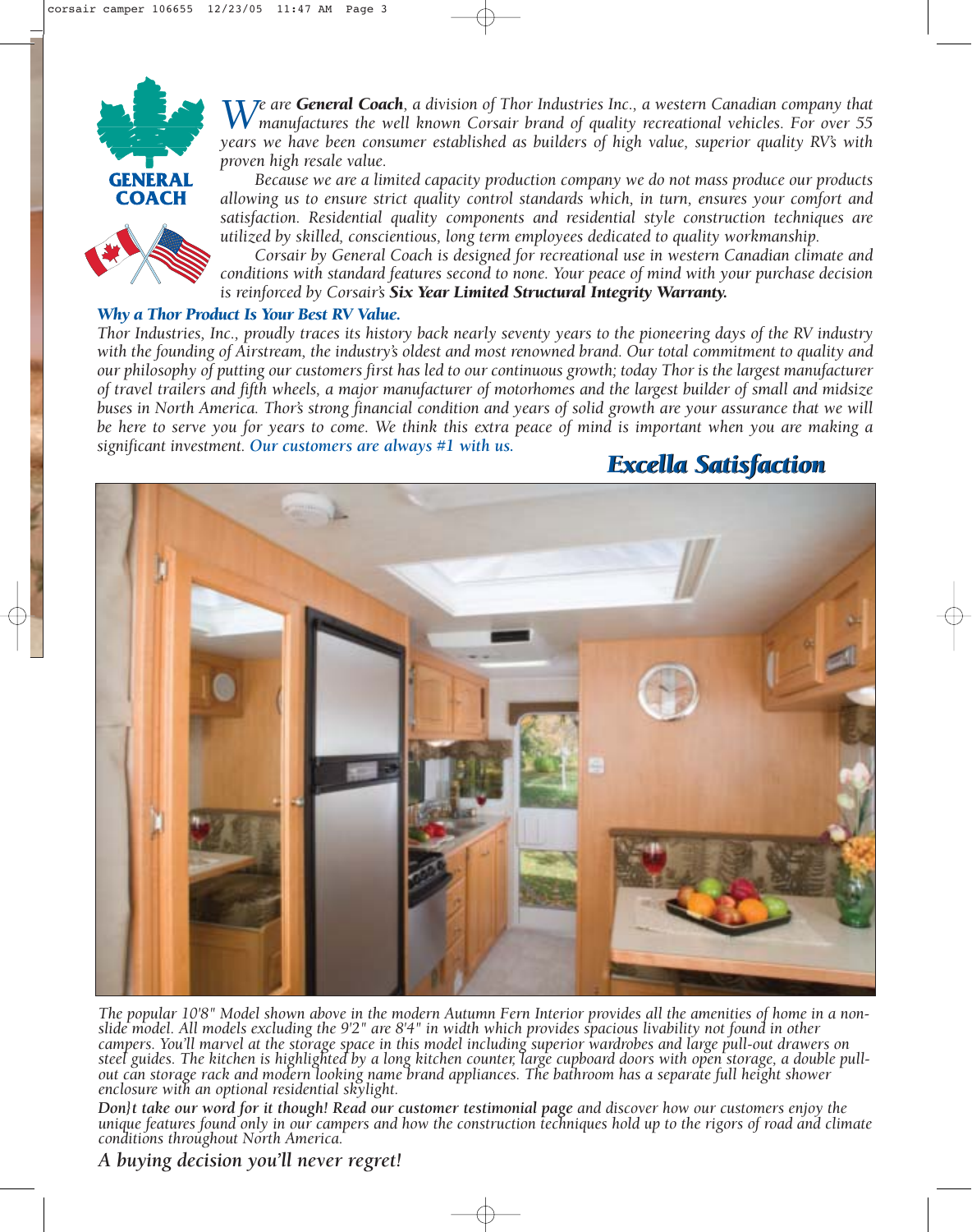# **CORSAIR EXCELLA 2006 FLOOR PLANS**

### **Model 9'2"**



*Suitable for Heavy-Duty Short Box Trucks. \*See dealer for Polar Pak features.*

#### **Model 10'8"** *100" Wide Body* **SHOWER O/H CABINET HUTCH BUNK CAB** W/R **W/R** W/R **DINETTE BATHROOM QUEEN BED 80" x 60" STEP 25,000 BTU Furnace SWING AWAY TV SHELF COUNTER** ור ב Inn **6 Cu. Ft. W/R O/H CABINET FRIDGE HUTCH BUNK CAB**

### **Model 860 Slide Out**



*Suitable for Heavy-Duty Short Box Trucks*

# WARDROBE<br>WITH BYPASS<br>MIRROR DOOR

*100" Wide Body*



*Optional Bedroom available on 860*





## **Model 9'6"**

### *96" Wide Body 100" Wide Body*



### **\*POLAR PAK FEATURES**

- $*$  2" vacuum laminated walls with high density block foam insulation
- $*$  Full aluminum welded frame with thermal break to interior
- \* Fully insulated basement with tanks & valves heated direct from furnace
- \* 25,000 BTU furnace ducted to all areas of coach including basement storage
- $*$  Residential dual pane skylights with exclusive condensation control
- \* Solar reflective "Stormtite" double glazed thermopane windows " Best in the Industry"
- $*$  Fantastic Fan with intake or exhaust eliminates condensation
- \* Insulated compartment doors and seat bases
- \* Aerodynamic molded front fiberglass cap eliminates front window.

### **Model 990 Slide Out** *100" Wide Body*





# *Dinette available on 990*

# **Slide Out** *New for 2006*



*The manufacturer reserves the right to improve or modify the product which may change specifications, designs or prices. Information contained herein is from data available at time of printing. All products meet or exceed CSA or RVIA standards.*

Production information, specifications, photography in this brochure were as accurate as possible at time of printing. Photographs may contain some features that are optional on your vehicle. Since we continually strive to improve our products, actual products may differ. Prices and specifications are subject to change without notice. All capacities are approximate and dimensions are nominal. All products meet or exceed CSA or RVIA standards. Check with your local dealer for a complete list of options and features on the model you are considering.

**VEHICLE LOADING:** Every effort has been made to provide the greatest number of options for the recreation vehicle owner. Along with these choices comes the responsibility to manage the loads that are imposed by the choices so that they remain within the truck manufacturer's specified chassis weight limits. Do not overload.

**DRY WEIGHTS** based on standard features; optional equipment not included.

**WARNING:** This information is intended as a guide only. Weights of individual vehicles may vary. Consult your owner's manual for complete loading instructions.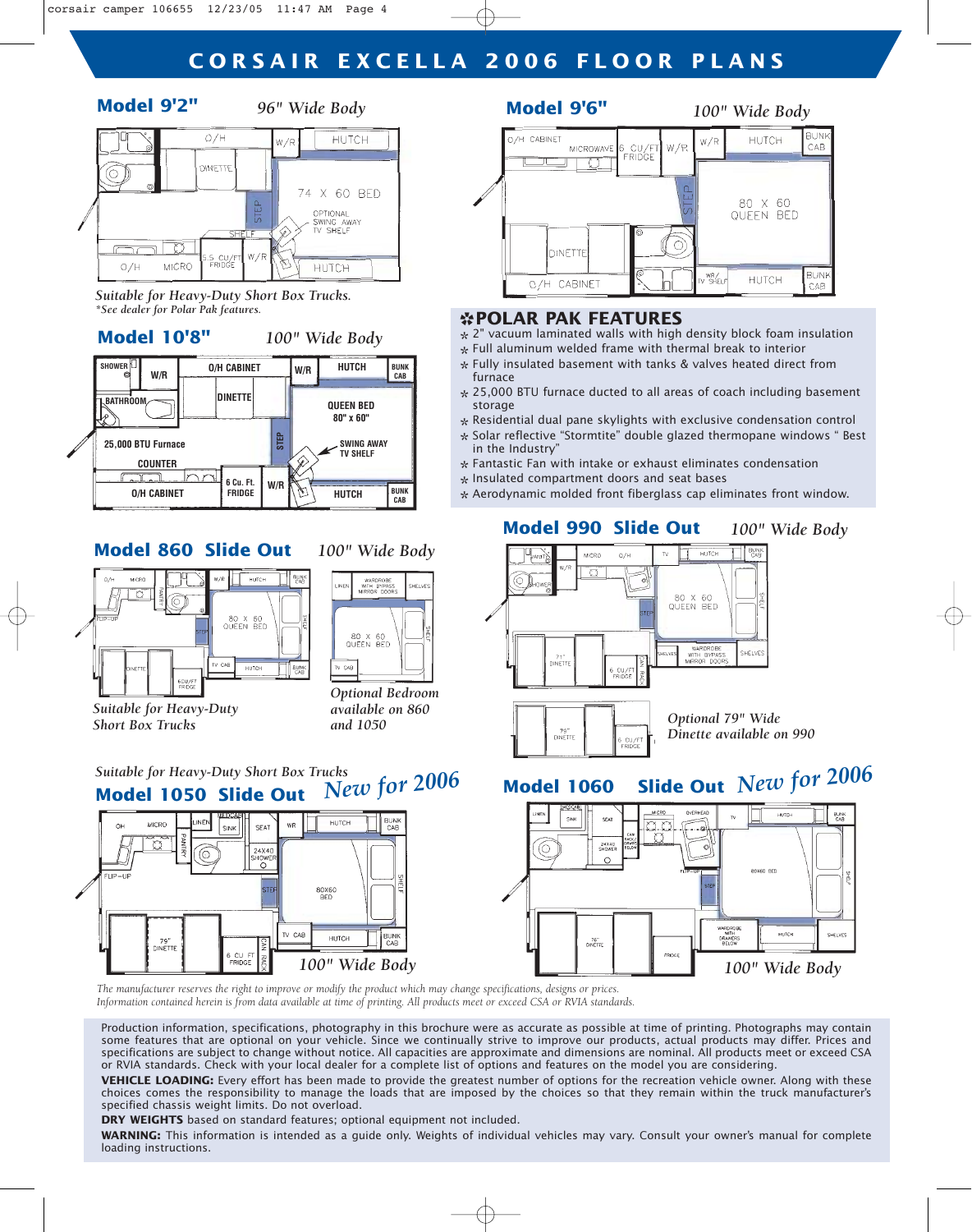## **2006 STANDARD FEATURES AND OPTIONS**

### **EXTERIOR**

- Welded aluminum framed walls w/thermal barrier
- Vacuum laminated **Medallion Filon Fiberglass** wall construction
- High density block Styrofoam insulation R7 throughout
- Aerodynamic molded fiberglass front cap
- Solar reflective radius windows (Models 860, 9'6" & up) (N/A 9'2")
- Quality 3M graphics
- Cab window
- Walk-on 2" vacuum laminated welded aluminum framed roof
- Dicor Vinyl roofing material
- Large J rail rain gutters
- Vacuum laminated insulated floor and subfloor
- Heated basement storage
- Radius insulated compartment doors
- Automotive quality clearance & tail lights
- Pre-wire for roof A/C, TV antenna and cable TV hook-up
- Solar panel pre-wire
- Exterior shower
- Black tank flush system
- GFI circuit protection GFI patio receptacle
- Heavy duty camper tie downs
- Enclosed, molded battery compartment
- Radiused entrance door with Saf-T-View
- rear window and retainer arm ■ Reinforced screen door w/kick panel
- Flush mount lock with deadbolt
- Fold-away assist rail
- Exterior entrance safety light
- Exterior lights on both sides
- **Basement Storage Light**
- 

### ■ Wide body 100" (n/a 9'2")

### ■ **"Happi Jac" electric jacks** (opt. 9'2")

- Mechanical jacks 9'2"
- Front safety bumpers
- Basement Storage Tray
- Roof rack and ladder
- Decorative white metal undersides

### **INTERIOR**

- All plywood construction no particle board
- Rugged "Diamond" floor linoleum
- Birch drawers with metal guides
- Solid maple cabinet doors mortise and tenon construction
- Maple-edged countertops and tables
- Stainless steel kitchen sink
- "Moen" Residential faucet, lifetime warranty
- Cutting board/sink cover
- Pull-out can rack most models
- Upholstered window valances
- Fabric night shades
- Stereo CD Player with 2 speakers
- Microwave pre-wire
- Deluxe Atwood Stainless Steel Range
- Norcold 6 cu.ft. frig (9'2"- 5 cu.ft.) w/brushed aluminum door panels
- Deluxe Systems Monitor panel
- Fluorescent lights in kitchen and L.R. ■ Escape window in bedroom
- Fantastic Fan bedroom (opt. 9'2")
- Innerspring mattress queen
- Quality bedspread with pillow shams
- Side bedroom storage hutches
- Front bedroom storage cabinets
- Seamless fiberglass shower enclosure
- TV shelf swing-away (Std. 10'8")

**2006 FEATURES AND SPECIFICATIONS**

Floor Length (M./Ft.) | 2.7/9'0" | 2.8/9'3" | 3.2/10'5" | 2.6/8'6" | 3.0/9'9" | 3.2/10'5" | 3.2/10'6" Overall Length (M./Ft.) | 5.1/16'9" | 5.4/17'7" | 5.8/18'9" | 5.1/16'10" | 5.5/18'2" | 5.7/18'9" | 5.8/18'10"

Exterior Width (M./Ft.) 2.4/8'0" 2.5/8'4" 2.5/8'4" 2.5/8'4" 2.5/8'4" 2.5/8'4" 2.5/8'4"

 $\text{Exterior Height } (M./\text{Ft.}) \ \text{2.6/8's"} \ \text{2.6/8's"} \ \text{2.6/8's"} \ \text{2.6/8's"} \ \text{2.6/8's"} \ \text{2.6/8's"} \ \text{2.6/8's"} \ \text{2.6/8's"} \ \text{2.6/8's"} \ \text{2.6/8's"} \ \text{2.6/8's"} \ \text{2.7/8's"} \ \text{2.7/8's"} \ \text{2.7/8's"} \ \text{2.8/8's"} \ \text{2.8/8's"} \ \text{2.8/8's"$ Interior Height (M./Ft.) 1.9/6'4" 2.0/6'6" 2.0/6'6" 2.0/6'6" 2.0/6'6" 2.0/6'6" 2.0/6'6" Bedroom Height (M./Ft.) 1.1/3'8" 1.2/3'10" 1.2/3'10" 1.2/3'10" 1.2/3'10" 1.2/3'10" 1.2/3'10"

Dry Weight (Kg.) | 1186 kg | 1276 kg | 1323 kg | 1357 kg | 1396 kg | 1513 kg | TBA kg

Dry Weight (Lbs.) 2613 lbs. 2813 lbs. 2916 lbs. 2990 lbs. 3076 lbs. 3334 lbs. TBA lbs.

Fresh Water (L./Gal.) 103/27 103/27 180/48 180/48 180/48 180/48 180/48

Grey Tank (L./Gal.) | 68/18 | 68/18 | 68/18 | 95/25 | 145/38 | 145/38 | 145/38 Black Tank (L./Gal.) 74/19 84/22 84/22 95/25 123/32 123/32 123/32 LPG Capacity (Lbs./Gal.) 40/11.5 40/11.5 40/11.5 60/17.1 60/17.1 60/17.1 60/17.1 (OPTION) (OPTION) (STD) (OPTION)

**Model 9'2" 9'6" 10'8" Slide-Out Models**

- 32 amp power converter
- Propane leak detector
- Carbon Monoxide detector
- D.S.I. water heater 23L/6 Gal.
- Freeze resistant 1/2" waterlines
- 25,000 BTU furnace DSI -Ducted
- 18,000 BTU furnace (9'2") DSI -Ducted

### **POPULAR OPTIONS**

- ❖ Air conditioner w/heat strip, 11,000 BTU
- ❖ Aluminum bumper with fold down step
- ❖ Aluminum bumper with triple step
- ❖ Antifreeze pick up system
- ❖ Aluminum lift base for super duty truck
- ❖ Awning at entrance door
- ❖ Awning over slide
- ❖ Awning side box 9'
- ❖ Battery disconnect
- ❖ Battery tray (N/A 9'2")
- ❖ Beds twin
- ❖ Camper step
- ❖ Carpet floor loose
- ❖ Clock
- ❖ Electric Jacks 9'2"
- ❖ Generator pre-wire & pre-plumb (n/a 9'2", 9'6")
- ❖ LCD TV 17" w/swivel arm
- ❖ Microwave oven
- ❖ Maple fridge panels
- ❖ Residential skylite with blind in kitchen
- ❖ Residential skylite in bath (n/a 9'2", 990)
- ❖ Short Box Saddle bags (860, 9'2")
- ❖ Satellite Pre-wire
- ❖ Solar panel 80W

❖ Water filter

1050)

- ❖ Stereo with DVD player
- ❖ "Stormtite" double glazed windows (n/a 9'2")

❖ Wardrobe (mirrored) I.L.O. hutches (Model 860,

**860 990 1050 1060**

- ❖ "Hehr" double glazed windows (Model 9'2")
- ❖ TV antenna with power boost  $\bullet$  TV shelf — swing away (9'2")

❖ TV shelf - swivel (860, 1050)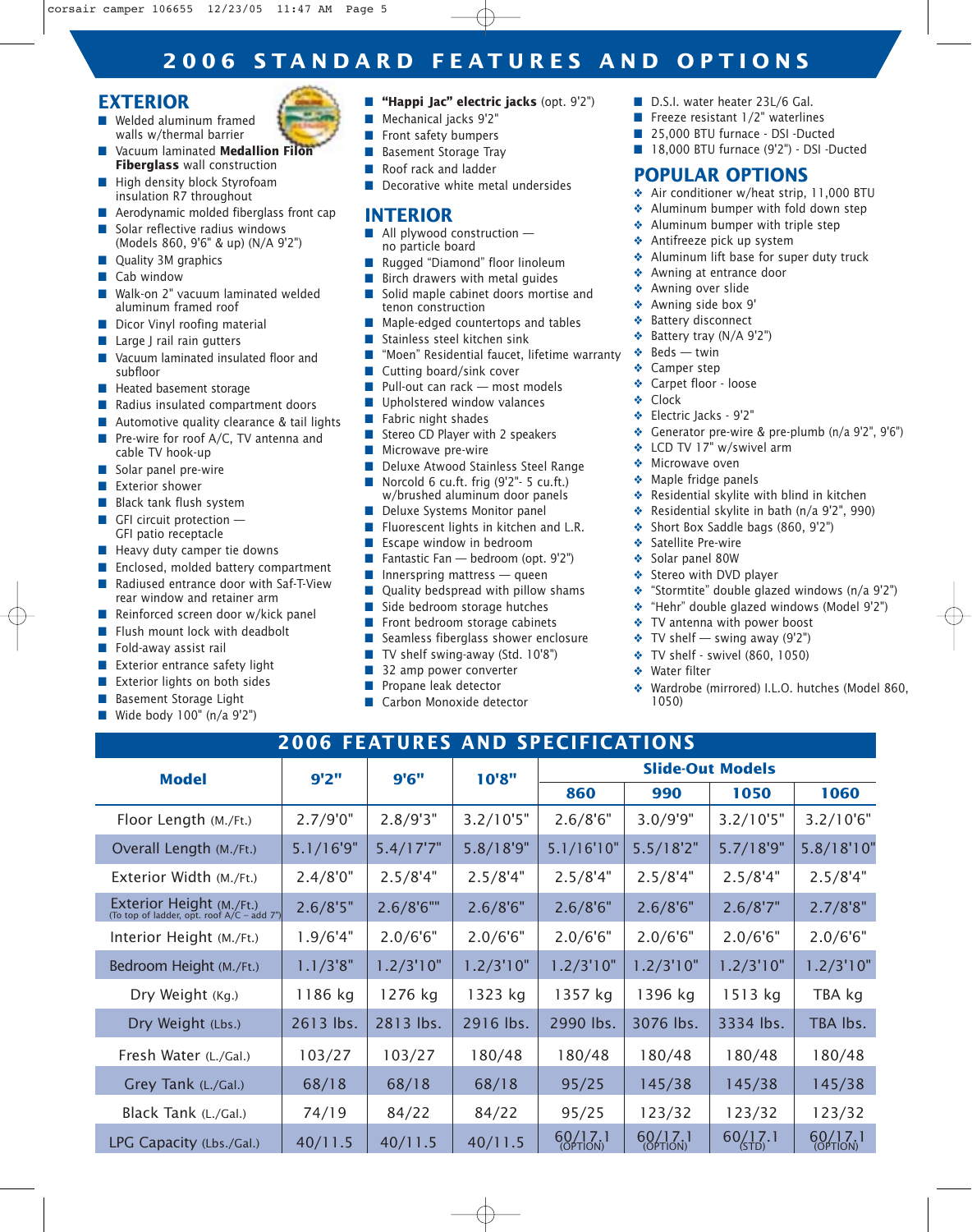## **CUSTOMER TESTIMONIALS**



# 6 Year Limited Structural & 2 Year Component Warranty 6 Year Limited Structural & 2 Year Component Warranty

*General Coach provides you with a two-year limited warranty on your truck camper and General Coach also includes a six-year limited warranty which covers the structural integrity of your truck camper. Additionally our major component/appliance manufacturers provide a limited two-year warranty on their products. This added warranty is unique to the recreational vehicle industry and should be one of your very serious considerations when choosing your next R.V.*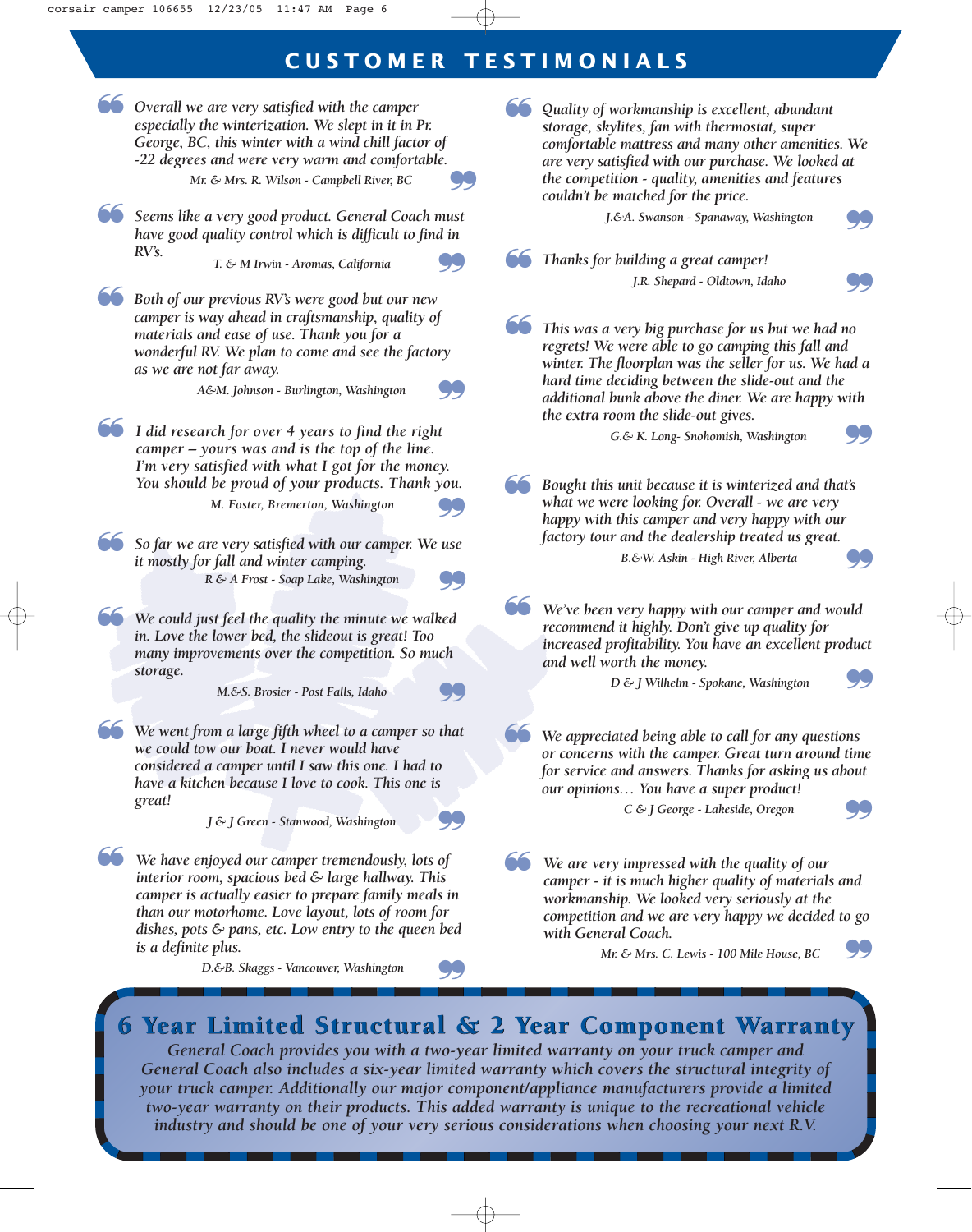# *Corsair Excella – Excellence You Deserve! Corsair Excella – Excellence You Deserve!*



*The popular Model 860 shown above in the Elegance Interior. Optional dual pane skylights brighten the interior and come with a lifetime warranty against leakage and exclusive condensation control.*



*Molded fiberglass front caps are aerodynamically designed to eliminate wind resistance and provide protection against rock damage. Bedrooms have superior headroom not found in other campers.*



*New for 2006 is a redesigned optional bumper with a 2 step foldup and one step add on for easy access to the entrance. A large foldaway assist rail is a standard safety convenience. A ladder provides access to the roof and an optional awning over the entrance door extends 8'. You'll love the long item storage that basements provide with a convenient pull out tray. Holding tanks are enclosed and heated direct from the furnace and both the upper and lower floors are fully insulated with high density block foam insulation. "Happy-Jac" electric jacks are standard on most models.*



*Optional "Stormtite" double glazed windows eliminate condensation and allow all season comfort. Solar reflective glass filters UV rays and reduces heat build-up in summer. By far the best made window in the RV industry.*





*The Model 860 shown above in the Autumn Fern Interior with optional mirrored wardrobe. Luxurious appointments include bedspread with pillows and shams and standard Fantastic Fan air exchange.*